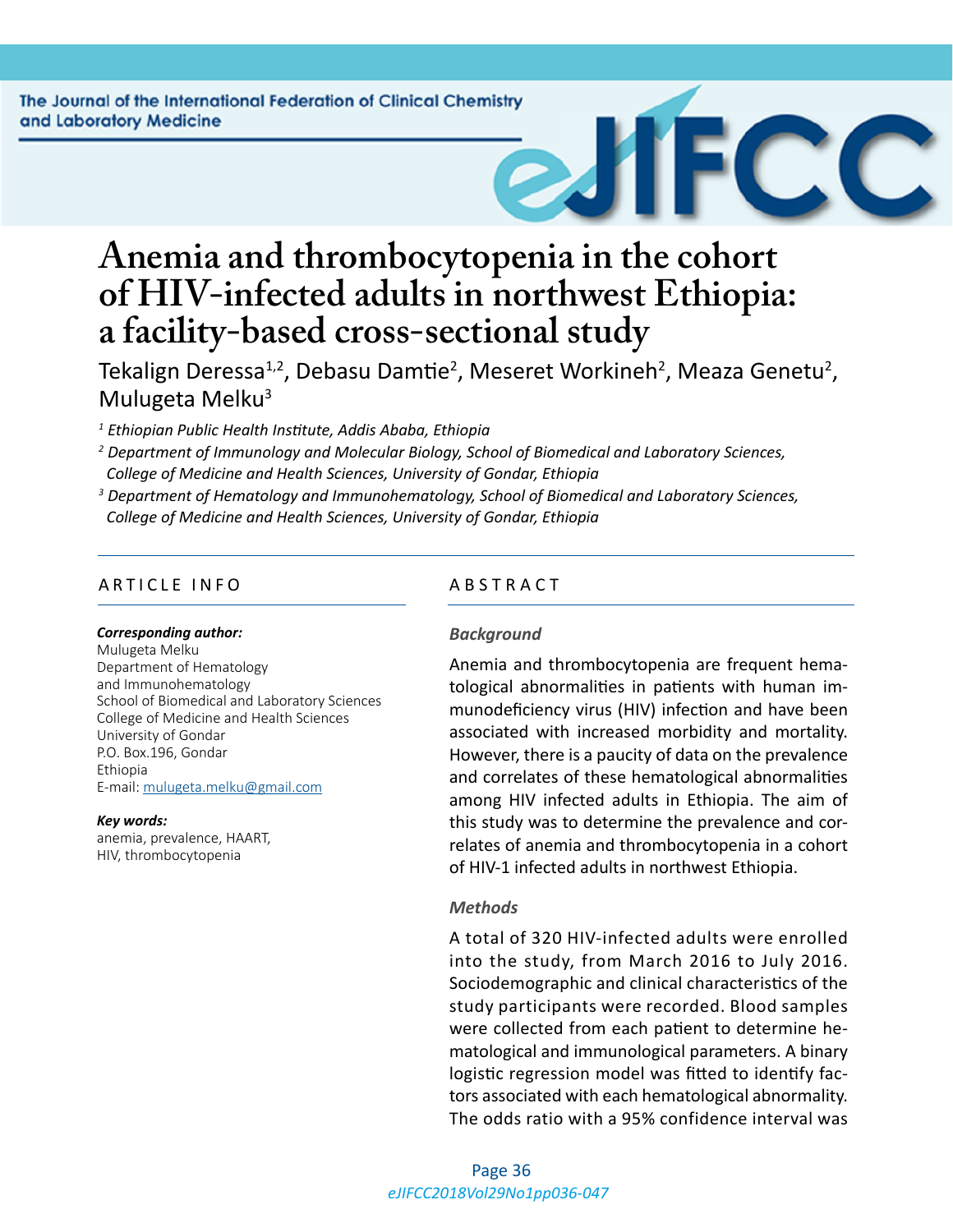calculated. A p-value <0.05 was considered statistically significant.

# *Results*

Out of 320 HIV-1 positive participants, 203 (63.4%) were female. Overall, anemia was found in 25% (95% CI: 20.23 - 29.8%) of the study participants, of whom 2.5% (n=2) had severe and 21.2% (n=17) had moderate anemia. About 83.8% (67/80) anemic patients were on highly active antiretroviral therapy (HAART) for a minimum of six months, and 31 of them were receiving Zidovudine (AZT)-based HAART regimen. Multivariable logistic regression analysis showed that being HAART-naïve (AOR= 5.5, 95% CI: 1.5-19.9) and having CD4 count below 200 cells/µl (AOR= 2.4, 95% CI: 1.3-4.9) were independent and significant predictors of anemia. Thrombocytopenia was noted in 6.3% (95% CI: 3.58-8.9%) of the study participants. Sixty percent of thrombocytopenic (n=12) subjects were over the age of 40 years.

# *Conclusion*

We found an overall high prevalence of anemia in the cohort of HIV-infected adults in northwest Ethiopia. HAART naïve subjects and those with CD4 count less than 200 cells/µl were found to be at higher risk for developing anemia. This data has an important implication for management of hematological abnormalities in HIV patients and highlights the need for early initiation of HAART to reduce the burden of anemia.

# \*\*\*\*\*

# **BACKGROUND**

Human immunodeficiency virus (HIV) is a retrovirus which can be transmitted via sexual intercourse, shared intravenous drug paraphernalia, and mother-to-child transmission (1). As to UNAIDS estimation, in 2013 an estimated 35 million people were living with HIV worldwide. Sub-Saharan Africa accounted for 71% of the global burden of HIV infection. According to this estimate, ten countries that include South Africa (25%), Nigeria (13%), Mozambique (6%), Uganda (6%), Tanzania (6%), Zambia (4%), Zimbabwe (6%), Kenya (6%), Malawi (4%) and Ethiopia (3%) accounted for almost 80% of all people living with HIV in Sub-Saharan Africa (2, 3).

Human immunodeficiency virus (HIV) infection is associated with profound hematological abnormalities. Anemia is one of the major hematological problems, frequently observed in patients with HIV infection. It has been estimated to vary from 30% to 95%, with the greatest burden in patients with advanced disease (4-6). The etiology of anemia in HIV patients may be related to factors such as opportunistic infections, HIV-associated neoplastic diseases, HIV medications, and the virus itself (7-10). HIV has shown to induce anemia either by direct infection of hematopoietic progenitor cells or by inducing autoantibody against erythropoietin, thus, blunting the physiological response to this cytokine (11).

Anemia has been associated with diverse consequences that compromise the quality of life and survival of HIV patients that leads to fatigue, congestive cardiac failure, and an increased risk of HIV-associated dementia (12, 13). Furthermore, anemia has been correlated with accelerated disease progression, deteriorated clinical outcomes, and increased mortality (14). Studies in large cohorts of HIV patients showed that anemia associated with a high risk of mortality irrespective of the first CD4 count and opportunistic infections. On the other hand, recovery from anemia has been demonstrated to correlate with improved survival (15-16). Therefore, it is vital to monitor the magnitude and associated factors of anemia in this vulnerable group, particularly in poor settings to improve therapeutic options and disease management.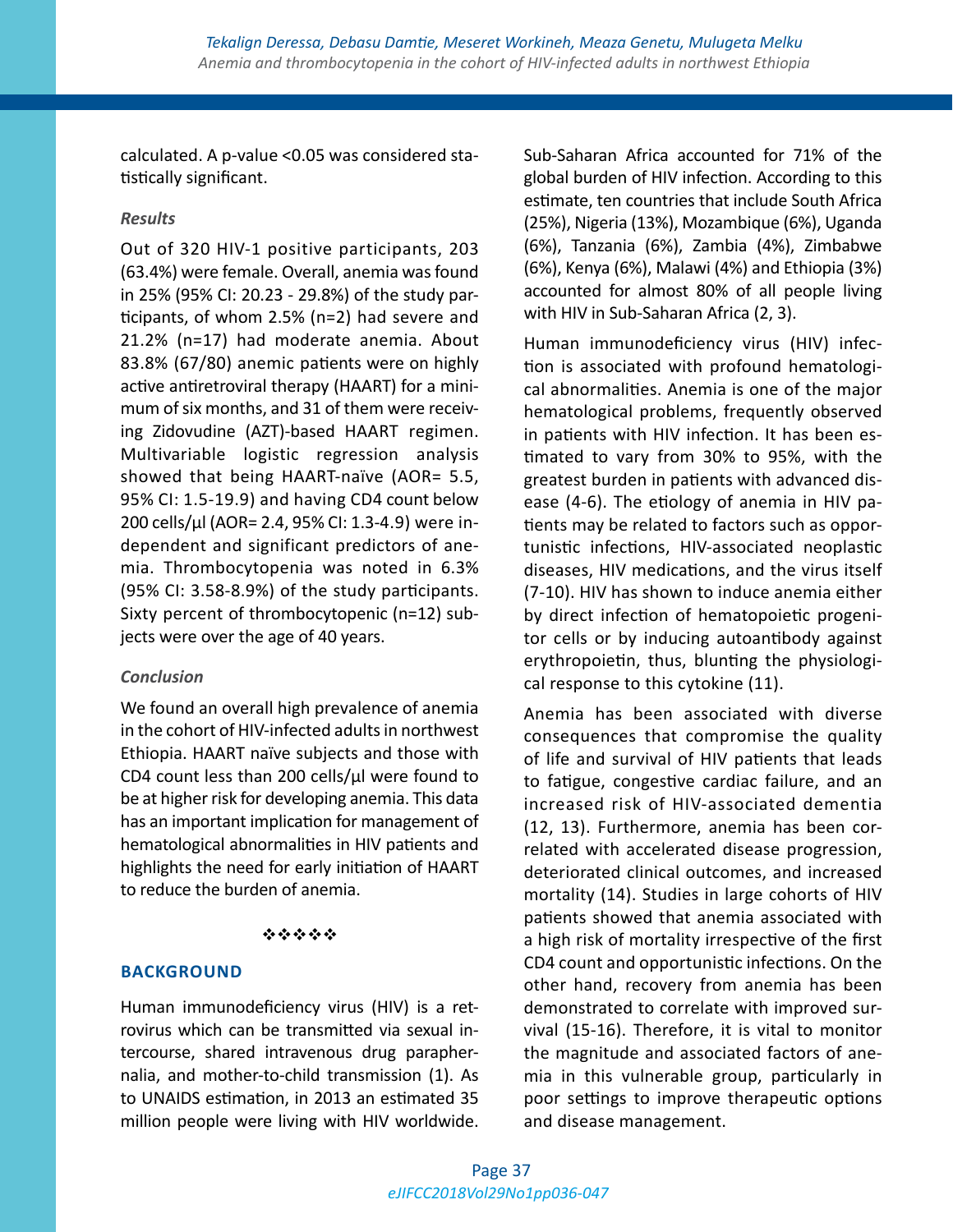Thrombocytopenia is another hematological complication that occurs in HIV patients. The prevalence of thrombocytopenia ranges from 4-40% in different study settings, and it was found to associate with all stages of the disease (17-19). It has also been linked to an increased morbidity and mortality of HIV patients, due to its association with risks of bleeding in different tissues. Mechanisms of thrombocytopenia development in the context of HIV-infection include immune-mediated destructions of platelets, toxic effects of HIV medications, and impaired hematopoiesis (20, 21). A decline in platelet count has been associated with increased viral load and predicted a rapid decline of CD4 cells count (22). Several studies have reported that highly active antiretroviral therapy (HAART) has reduced the prevalence of thrombocytopenia (23, 24). However, there are also considerable numbers of reports that showed an ongoing occurrence of this hematological abnormality even in patients receiving HAART (25).

Although hematological abnormalities of different blood cell lineages in HIV-infected adults have been widely reported, there is a paucity of data on the prevalence and correlates of anemia and thrombocytopenia from Ethiopia. We hypothesize that the risk factors for anemia and thrombocytopenia in our setting could be different from those in developed countries due to the prevailing high rates of parasitic infections and nutritional factors. Therefore, this study sought to investigate the prevalence and correlates of anemia and thrombocytopenia in a cohort of HIV-1 infected adults in northwest Ethiopia.

## **MATERIALS AND METHODS**

# *Study design and settings*

This cross-sectional study was conducted from March 2016 to July 2016 in an out-patient setting, in the antiretroviral treatment (ART) clinic of the University of Gondar Hospital. The hospital provides medical services, including HIV care and treatment, for about five million people in northwest Ethiopia. The ART for HIV has been available in the hospital since 2005 and the regimen consisted of a combination of nucleoside and non-nucleoside reverse transcriptase inhibitors (NRTI and NNRTI). As of 2014, there were about 10,000 HIV-positive patients with ongoing follow-up at the University of Gondar hospital ART clinic, of which 6000 were on combination ART. Gondar is located in North of Lake Tana and Southwest of the Siemen Mountains. It has a latitude and longitude of 12°36'N 37°28'E with an elevation of 2133 meters above sea level.

# *Study population and sampling*

The sample size was determined based on a single population formula, considering the previously reported 20.7% prevalence of anemia (19), with 95% confidence interval (CI) and 5% margin of error. A total of 320 HIV-infected adults were selected by a systematic random sampling technique in an outpatient setting and provided the necessary information and samples. On a daily basis, an average of 15 adult HIV-children patients were getting service at ART Clinic of University of Gondar Referral Hospital.

A total of 1200 study participants were estimated to visit the ART clinic during the study period. The study participants were chosen at regular intervals from their sequence of ART clinic visit at approximate sampling interval of four (1,200/320). The first sample order to be included in the study was selected by lottery from the first four order of adult HIV-infected who were visiting ART clinic. Thereafter, at every  $4<sup>th</sup>$  interval study participants were included in the study until the total sample was achieved.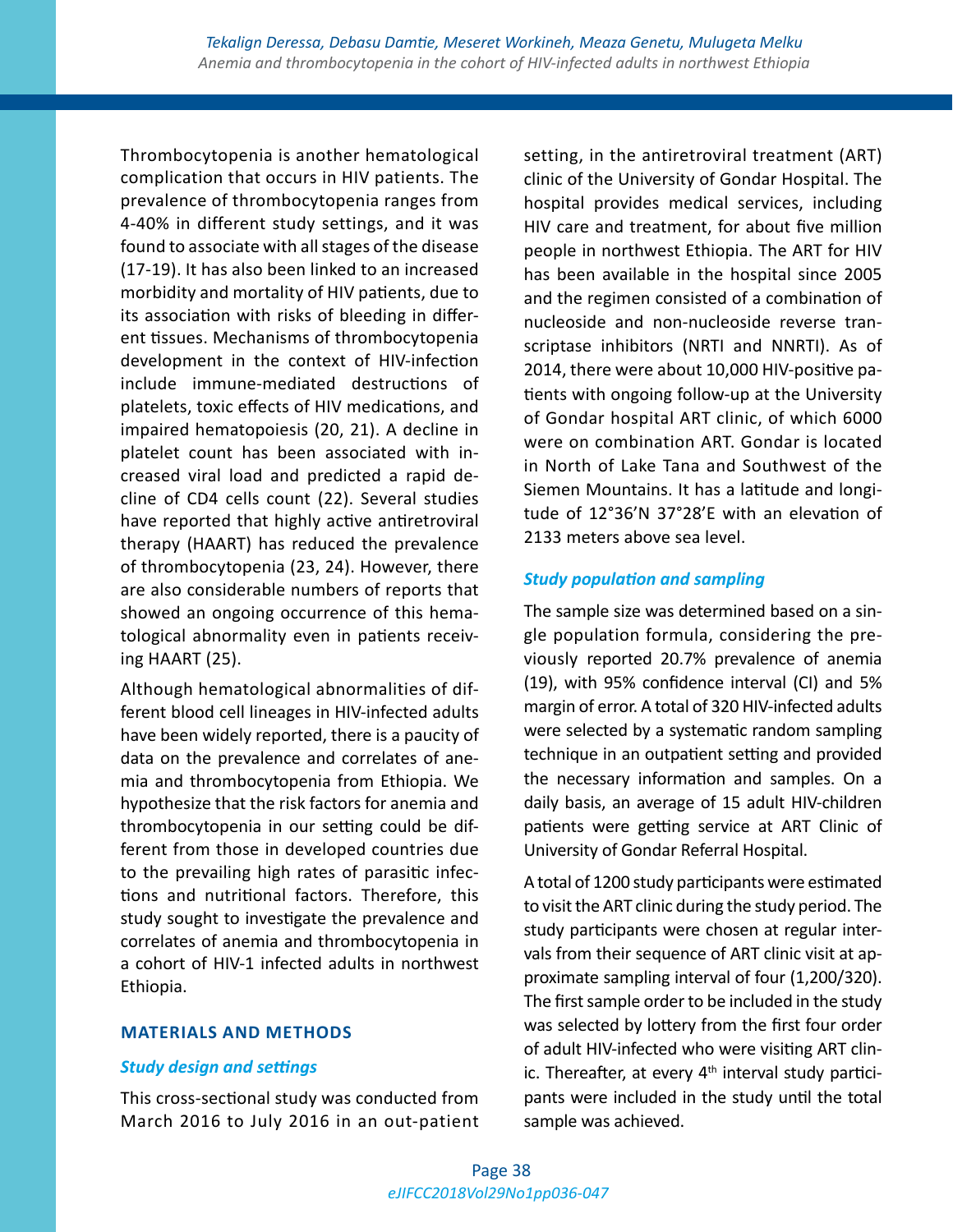The study populations were all HIV-infected adults who were on follow-up at the ART clinic of the University of Gondar Hospital during the study period. HIV-infected adults with chronic renal failure, pregnancy, cancer, and a history of blood transfusion (within three months) and radiotherapy/cytotoxic chemotherapy (within two months) prior to data collection were excluded.

Information regarding socio-demographics of the study participants was collected using pretested questionnaires as pretesting is the means to test the consistency, validity and reliability of the survey questions before the commencement of data collection. Variables were chosen for inclusion based on their clinical relevance, and included age, sex, marital status, residence, occupation, and education levels. Clinical data were extracted from patients' charts.

## *Laboratory procedures*

About 4 mL of venous blood was collected in EDTA vacutainer tubes from each participant in the morning, from 8:00 am to 11:00 am, and processed within three hours of collection. Hematological parameters were determined by a Cell-Dyn® 1800 (Abbott Laboratories, USA) which was standardized against a 4C® Plus blood control. Immunological parameters were analyzed using the BD FACSCount<sup>™</sup> system (Becton Dickinson, San Jose, CA, USA). Performances of the instruments were controlled by running control samples prior to the test samples.

# *Definitions of study outcomes*

The laboratory limits for hematological abnormalities were defined based on WHO criteria as follows (26): anemia in men was defined as an adjusted hemoglobin (Hb) concentration <13 g/ dL (11.0–12.9 g/dL=mild; 8.0– 10.9 g/ dL= moderate, and <8.0 g/dL=severe), whereas anemia in non-pregnant women was defined as an adjusted Hb <12.0 g/dL (11.0–11.9 g/ dL=mild, 8.0–10.9 g/dL=moderate, and <8.0 g/dL=severe). Anemia was further defined based on mean corpuscular volume (MCV); as microcytic for MCV value <80 fL, normocytic if it was between 80-100 fL and macrocytic if MCV was >100 fL. Furthermore, it was defined as hypochromic if mean corpuscular hemoglobin (MCH) was <27 pg. Thrombocytopenia was defined as platelets count (PLT) < 150,000 cells/µL (19).

# *Data analysis*

Data analysis was performed using SPSS version 20 statistical package software (SPSS Inc., Chicago, IL). Descriptive statistics as percentages, mean, median, IQR and standard deviation were applied as appropriate. Bivariate and multivariable logistic regression analyses were performed to determine the association between variables. Odds ratio and its 95% confidence intervals were calculated to determine the strength of association between hematological abnormalities and relevant socio-demographic and clinical factors.

Variables having p-value less than or equals to 0.2 in univariable binary logistic regression analysis were fitted to the final multivariable logistic regression model. P-values less than 0.05 in multivariable logistic regression analysis were considered statistically significant.

# *Ethical approval*

The study was ethically approved by the Institutional Review Board of the University of Gondar. All subjects provided written informed consent for their participation. To ensure the confidentiality of participants and their information, no patient identifiers were included in the dataset. Laboratory findings of study participants were communicated with the responsible clinicians at the ART Clinic. This study was performed according to the declaration of Helsinki.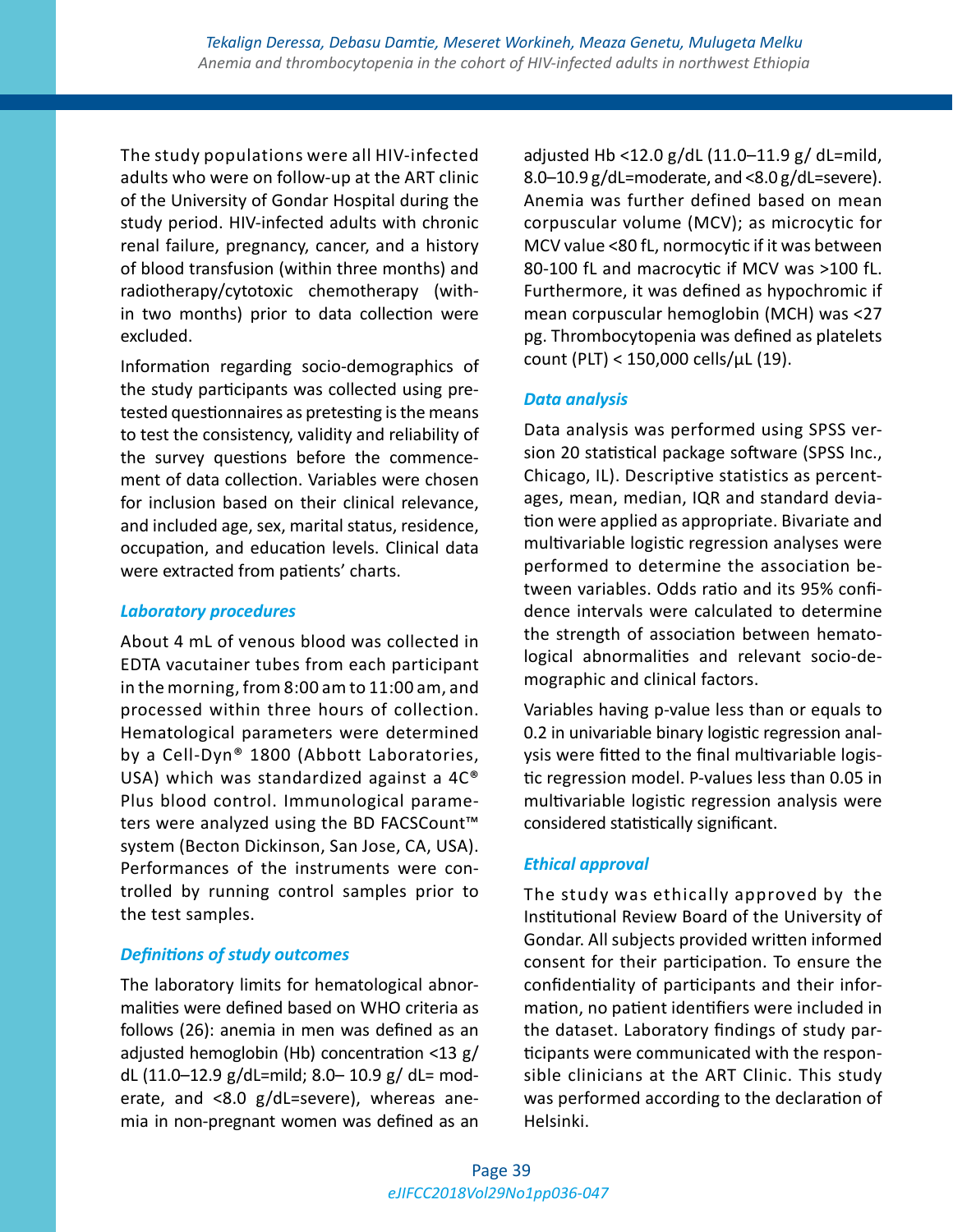# **RESULTS**

# *Socio-demographic and clinical characteristics of study participants*

A total of 320 HIV positive adults were recruited into this study, of which 203 (63.4%) were female with a female-to-male ratio of 1.7. The Demographic and clinical characteristics of the study participants are shown in Table 1.

The median age was 38 years (IQR: 27-49 years), and the median CD4+ T lymphocytes count was 412 cells/mm3 (IQR: 91-733). Most of the participants (94.4%) included in this study were on HAART containing combinations of three drugs; two NRTIs and one NNRTIs.

Zidovudine (AZT) containing drugs were found to be the most frequently used ART regimen in

# **Table 1 Sociodemographic and clinical characteristics of study subjects at ART clinic of the University of Gondar Hospital, northwest Ethiopia**

| <b>Characteristics</b>    | Number (%)               |              |  |
|---------------------------|--------------------------|--------------|--|
| <b>Sex</b>                | Male                     | 117 (36.6)   |  |
|                           | Female                   | 203 (63.4)   |  |
|                           | $18 - 30$                | 50(15.6)     |  |
| Age, years                | $31 - 40$                | 157 (49.1)   |  |
|                           | $>40$                    | 113 (35.3)   |  |
|                           | Median (IQR)             | 38.0 (27-49) |  |
|                           | Married                  | 194 (60.6)   |  |
| <b>Marital status</b>     | Single/divorced          | 126 (39.4)   |  |
|                           | Urban                    | 280 (87.5)   |  |
| <b>Residence</b>          | Rural                    | 40 (12.5)    |  |
|                           | Unable to read and write | 134 (41.9)   |  |
| <b>Educational status</b> | Primary education        | 65 (20.3)    |  |
|                           | Secondary education      | 82 (25.6)    |  |
|                           | Tertiary education       | 39 (12.2)    |  |
|                           | On HAART                 | 302 (94.4)   |  |
| <b>HAART status</b>       | <b>HAART-Naïve</b>       | 18(5.6)      |  |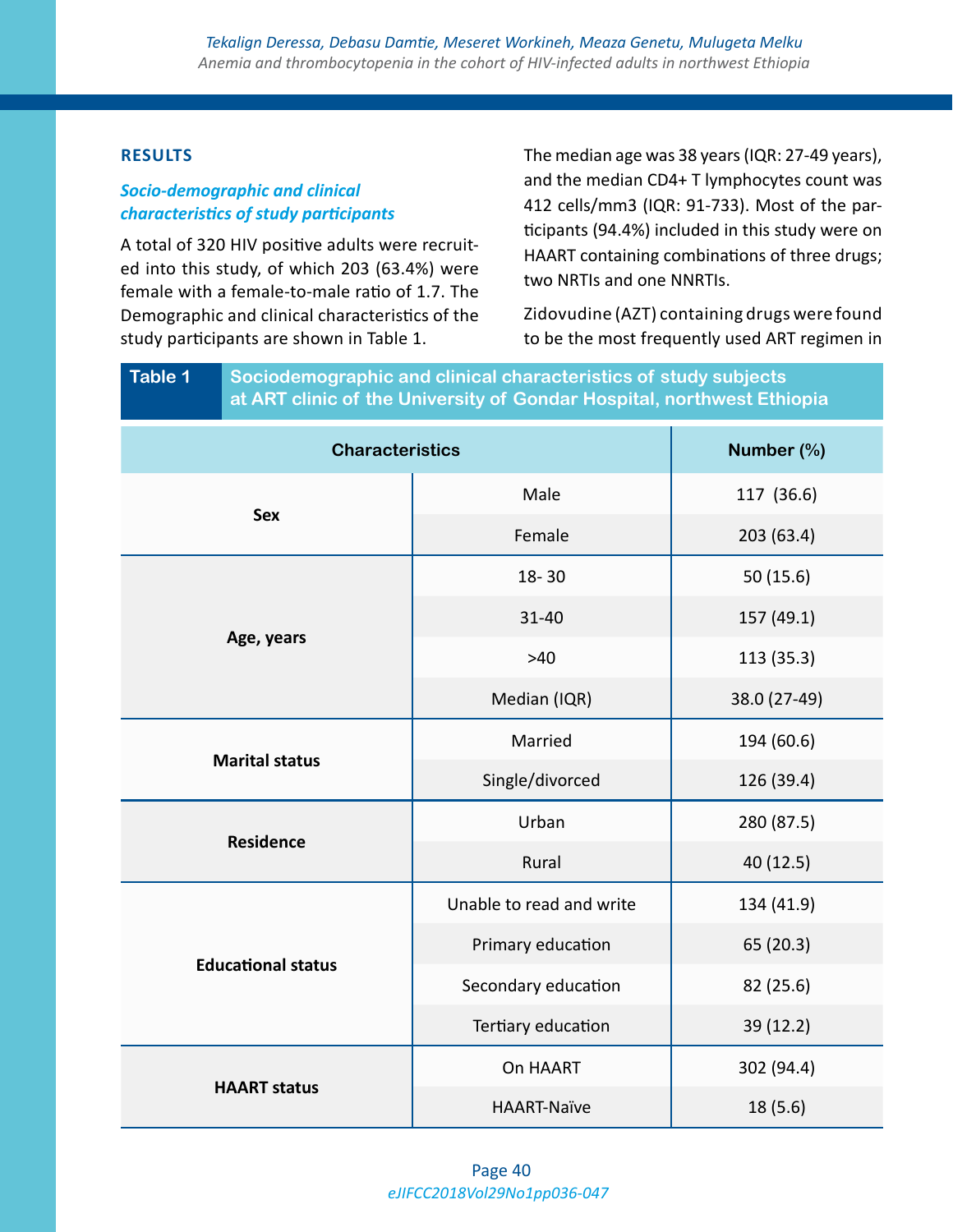| HAART duration, years (n=302) | Median (IQR)           | 6.0(4.0)      |  |
|-------------------------------|------------------------|---------------|--|
|                               | Stavudine (d4T) based  | 49 (16.2)     |  |
| HAART regimen (n=302)         | Zidovudine (AZT) based | 157 (52.0)    |  |
|                               | Tenofovir (TDF) based  | 96 (31.8)     |  |
|                               | Mean (SD)              | 431.1 (243.9) |  |
| CD4 count (cell/ $\mu$ l)     | Median (IQR)           | 410 (91-733)  |  |
|                               |                        | 296 (92.5)    |  |
| <b>WHO clinical stage</b>     | $II$ -IV               | 24(7.5)       |  |

*CD4: Cluster of differentiation 4; HAART: highly active antiretroviral therapy; IQR: Interquartile Range; SD: standard Deviation; WHO: World Health Organization*

our setting (52%), followed by a Tenofovir (TDF) based regimen (31.8%).

# *Prevalence and correlates of anemia*

Overall, anemia was found in 25% (95% CI: 20.23 - 29.8%) of the study participants, of which 2.5% (n=2) had severe and 21.3% (n=17) moderate anemia. In terms of RBCs morphologic classification of anemia, 7.5% (n=6) were microcyticnormochromic, 47.5% (n=38) normocytic-normochromic and 45% macrocytic-normochromic (Table 2).

Out of the 80 anemic patients, 67 were on HAART for a minimum of six months (Table 3), and 31 of them were receiving AZT-based HAART regimen.

Bivariate and multivariable binary logistic regression analyses were performed to identify risk factors for anemia in HIV-infected adults. Variables like age, sex, residence, occupation, current CD4+ T lymphocytes count, co-morbidities with other infections, alcohol abuse, history of surgery, WHO stage, HAART status, HAART regimen, and HAART duration were included in the analysis. After controlling confounders, we found that being HAART-naïve (AOR= 5.5, 95% CI: 1.5-19.9) and having CD4 count less than 200 cells/µl (AOR= 2.4, 95% CI: 1.3-4.9) were independent and significant predictors of anemia (Table 3).

# *Prevalence and correlates of thrombocytopenia*

Thrombocytopenia was detected in 6.3% (95% CI: 3.58-8.9%) of the study participants (Table 2). All of the thrombocytopenic subjects were on HAART, and 60% (n=12) were in the age group of above 40 years (Table 4).

We analyzed factors associated with the thrombocytopenia among HIV-infected patients in a logistic regression model. As depicted in table 4, none of the variables were significantly associated with thrombocytopenia.

## **DISCUSSION**

Anemia and thrombocytopenia are frequent hematological abnormalities in patients with HIV, and have been associated with increased morbidity and mortality.

These abnormalities can be reversed by proper care and treatment. Results from the present study revealed that having low CD4+ T cells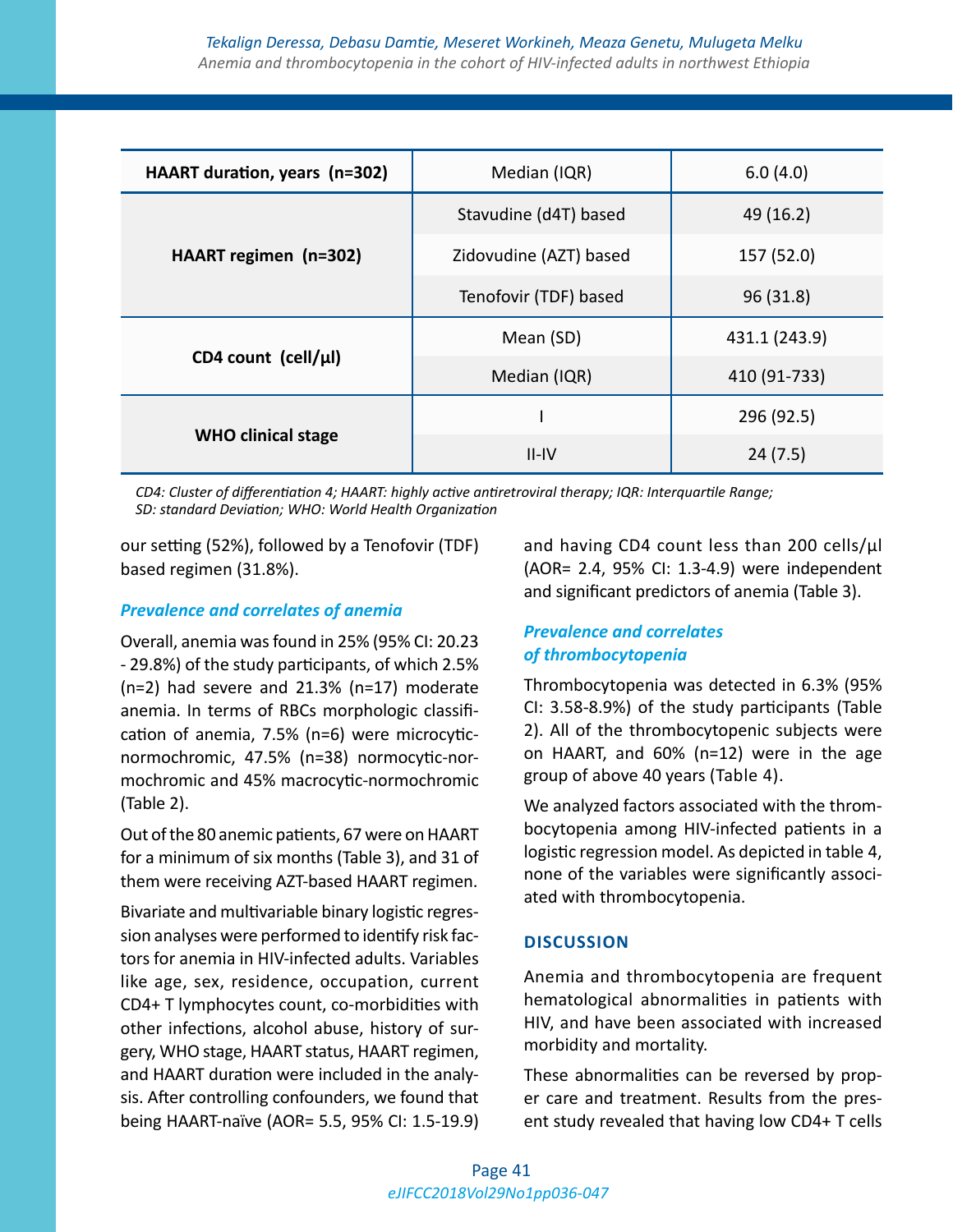| <b>Table 2</b>               | Prevalence of anemia and thrombocytopenia<br>in cohort of HIV-infected adults in Gondar, northwest Ethiopia |            |  |  |  |
|------------------------------|-------------------------------------------------------------------------------------------------------------|------------|--|--|--|
| <b>Characteristics</b>       |                                                                                                             | Number (%) |  |  |  |
| <b>Overall Anemia, N=320</b> |                                                                                                             | 80(25)     |  |  |  |
| Severity of Anemia, n=80     | Mild                                                                                                        | 61 (76.2)  |  |  |  |
|                              | Moderate                                                                                                    | 17(21.3)   |  |  |  |
|                              | Severe                                                                                                      | 2(2.5)     |  |  |  |
| MCV-MCH, n=80                | Microcytic-normochromic                                                                                     | 6(7.5)     |  |  |  |
|                              | Normocytic-normochromic                                                                                     | 38 (47.5)  |  |  |  |
|                              | Macrocytic-normochromic                                                                                     | 36 (45.0)  |  |  |  |
| Thrombocytopenia, N=320      |                                                                                                             | 20(6.3)    |  |  |  |

*MCV: mean cell volume; MCH: mean cell hemoglobin.*

count (<200cells/mm3) and being HAART-naïve were significantly associated with an increased risk of developing anemia. Although it was not statistically significant, thrombocytopenia was more frequent in subjects over the age of 40 years.

The overall prevalence of anemia in this study was 25%, with the majority of subjects having mild to moderate anemia. This prevalence rate was within similar range with those in previously published reports from Jimma (23.1%), Debre Tabor (23%), and Gondar (20.7%), Ethiopia (19, 27, 28).

However, it was considerably lower when compared to the 37% prevalence rates in West Africa cohort, 65.5% in India, and 60.6% in Nigeria (29- 31). The difference between our finding and others may be explained by the fact that in our study, the proportion of subjects with an advanced stage of HIV was very small.

Therefore, the observed dissimilarities in the prevalence of anemia could be ascribed to variations in the study population with respect to their HIV clinical stages, and other sociodemographic factors.

Furthermore, majorities of the subjects in our study had received HAART (94%) for a minimum of six months. Thus, the relatively lower prevalence rate of anemia in this study could be attributed to the effect of HAART suppression of viral load, which might have improved erythropoiesis and/or reduced destruction of hematopoietic cells (24).

In addition, immune restoration by HAART could also play a role by decreasing the incidence of opportunistic infections. Taken together, in spite of the relatively low prevalence rate, the result of this study showed that anemia is still a public health concern in the cohort of HIV-infected adults in the study area.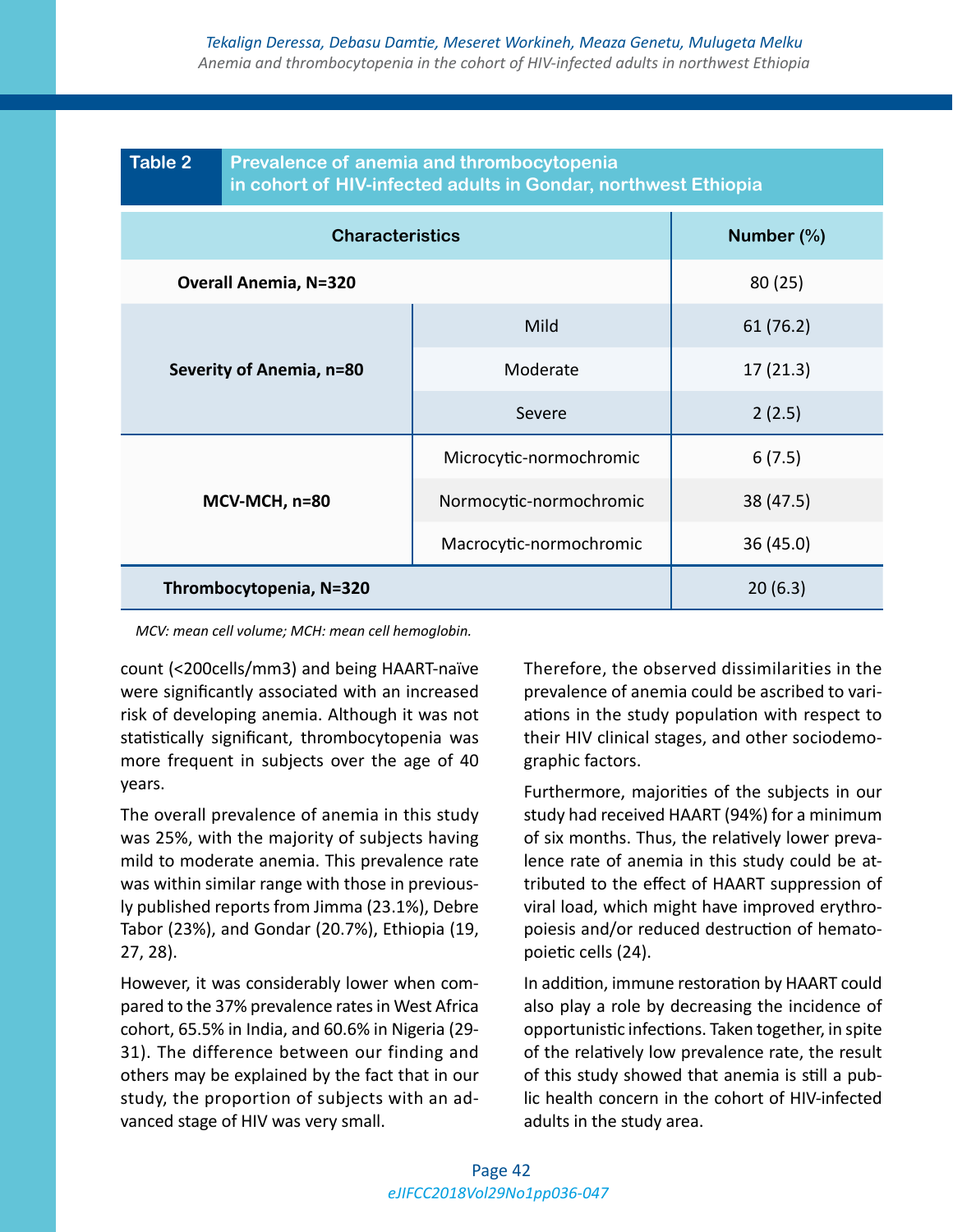# *Tekalign Deressa, Debasu Damtie, Meseret Workineh, Meaza Genetu, Mulugeta Melku Anemia and thrombocytopenia in the cohort of HIV-infected adults in northwest Ethiopia*

| Table 3<br>Bivariate and multivariable binary logistic regression analysis<br>of associated factors for anemia in cohort of HIV-infected adults<br>in Gondar, northwest Ethiopia |            |            |                     |         |                     |         |
|----------------------------------------------------------------------------------------------------------------------------------------------------------------------------------|------------|------------|---------------------|---------|---------------------|---------|
| <b>Variables</b>                                                                                                                                                                 | Anemia     |            |                     |         |                     |         |
|                                                                                                                                                                                  | Yes $(\%)$ | No (%)     | <b>COR (95% CI)</b> | P-value | <b>AOR (95% CI)</b> | P-value |
| <b>HAART</b>                                                                                                                                                                     |            |            |                     |         |                     |         |
| Yes                                                                                                                                                                              | 67(22.2)   | 235 (77.8) | 1.0                 |         | 1.0                 |         |
| No                                                                                                                                                                               | 13 (72.2)  | 5(27.8)    | $9.1(3.1 - 26.5)$   | < 0.001 | $5.5(1.5-19.9)$     | 0.01    |
| <b>WHO clinical stage</b>                                                                                                                                                        |            |            |                     |         |                     |         |
| I                                                                                                                                                                                | 68 (23.0)  | 228 (77.0) | 1.0                 |         | 1.0                 |         |
| $II$ -IV                                                                                                                                                                         | 12(50.0)   | 12(50.0)   | $3.4(1.4-7.8)$      | 0.005   | $1.3(0.4-4.1)$      | 0.68    |
| <b>CD4 count</b>                                                                                                                                                                 |            |            |                     |         |                     |         |
| < 200                                                                                                                                                                            | 24(47.1)   | 27 (52.9)  | $3.4(1.8-6.3)$      | < 0.001 | $2.4(1.3-4.9)$      | 0.008   |
| >200                                                                                                                                                                             | 56 (20.9)  | 212 (79.1) | 1.0                 |         | 1.0                 |         |

*CI: confidence interval; COR: crude odds ratio; AOR: adjusted odds ratio; HAART: highly active antiretroviral therapy; WHO: World Health Organization.*

In this study, normocytic-normochromic anemia was predominant. This was comparable with previous studies (19, 32). Furthermore, our result showed that macrocytic-normocytic anemia was found to be the second common type of anemia, 45 % (n=36). This could be due to the well-established effect of AZT on the MCV, as the majority of anemic cases in this study were receiving AZT based regimens (35/67) (33).

This study revealed that HIV-infected adults with CD4 count less than 200 cells/ $\mu$ l were at higher risk of developing anemia (AOR= 2.4, 95% CI: 1.3-4.9). This could be due to erythropoietic dysfunction resulting from the increased viral load as immunity deteriorates. However, we could not verify the effect of viral load on the risk of developing anemia as data on this parameter is lacking.

Similarly, being HAART-naïve was significantly associated with a risk of developing anemia as previously described (14, 15, 24). It is of note that all but 5 non-anemic study participants were on HAART. This may substantiate the role of HAART in reducing the risk of developing anemia. Collectively, our data suggesting that there is a need for routine monitoring of HIV patients for anemia, particularly HAART-naïve subjects and those with CD4 count <200 cells/µl.

The overall prevalence of thrombocytopenia in this study was 6.3%, which was similar to the previous report from Ethiopia (19).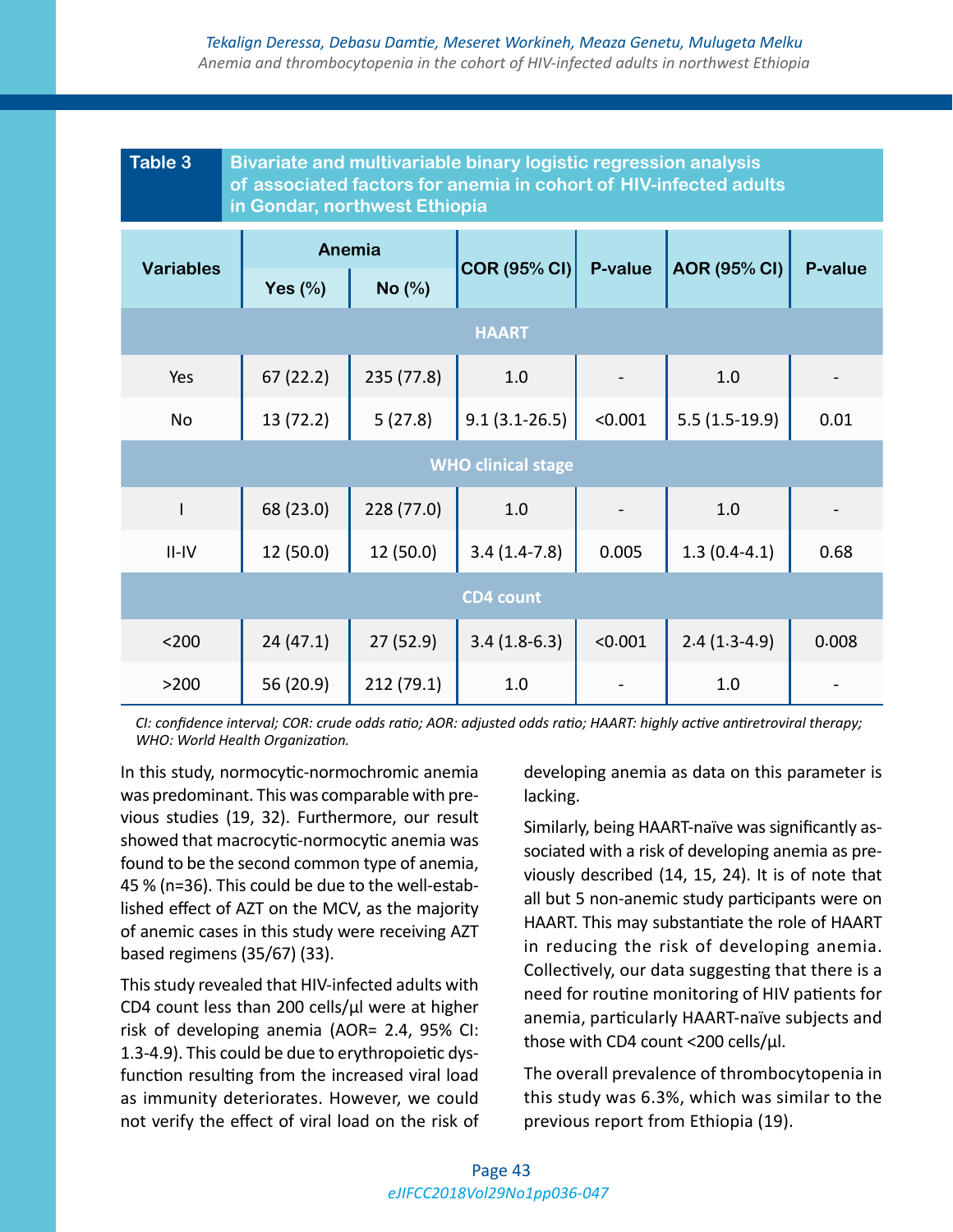# *Tekalign Deressa, Debasu Damtie, Meseret Workineh, Meaza Genetu, Mulugeta Melku Anemia and thrombocytopenia in the cohort of HIV-infected adults in northwest Ethiopia*

| <b>Table 4</b><br><b>Bivariate and multivariable binary logistic regression analysis</b><br>of sociodemographic and clinical risk factors for thrombocytopenia<br>in cohort of HIV-infected adults in Gondar, northwest Ethiopia |                  |           |                   |         |                    |                |
|----------------------------------------------------------------------------------------------------------------------------------------------------------------------------------------------------------------------------------|------------------|-----------|-------------------|---------|--------------------|----------------|
| <b>Variables</b>                                                                                                                                                                                                                 | Thrombocytopenia |           |                   |         |                    |                |
|                                                                                                                                                                                                                                  | Yes $(\%)$       | No (%)    | <b>COR(95%CI)</b> | P value | <b>AOR (95%CI)</b> | <b>P-Value</b> |
| <b>Sex</b>                                                                                                                                                                                                                       |                  |           |                   |         |                    |                |
| Male                                                                                                                                                                                                                             | 11(9.4)          | 106(90.6) | $2.2(0.9-5.6)$    | 0.08    | $1.7(0.7-4.5)$     | 0.27           |
| Female                                                                                                                                                                                                                           | 9(4.4)           | 194(95.6) | 1.00              |         | 1.00               |                |
| <b>Age category</b>                                                                                                                                                                                                              |                  |           |                   |         |                    |                |
| <30 years                                                                                                                                                                                                                        | 2(4.0)           | 48(96.0)  | 1.00              |         | 1.00               |                |
| 30-40 years                                                                                                                                                                                                                      | 6(3.8)           | 151(96.2) | $1.0(0.2 - 4.9)$  | 0.90    | $0.8(0.2 - 4.3)$   | 0.81           |
| >40 years                                                                                                                                                                                                                        | 12(10.6)         | 101(89.4) | $2.9(0.6-13.2)$   | 0.1     | $2.6(0.5-13.1)$    | 0.25           |
| <b>CD4 count</b>                                                                                                                                                                                                                 |                  |           |                   |         |                    |                |
| $200$                                                                                                                                                                                                                            | 5(9.8)           | 46(90.2)  | $1.8(0.6 - 5.3)$  | 0.2     | $0.4(0.2 - 1.4)$   | 0.16           |
| >200                                                                                                                                                                                                                             | 15(5.6)          | 253(94.4) | 1.00              |         | 1.00               |                |

*CI: confidence interval; CD4: cluster of differentiation 4; COR: crude odds ratio; AOR: adjusted odds ratio.*

However, it is lower when compared with 26% rate in Australia (22), 17.4% in Uganda (34), and 20% in Iran (35). This is probably due to higher proportions of subjects with previously established risk factors for thrombocytopenia such as advanced HIV disease, injection drug users or low compliance to HAART regimen in the aforementioned studies. Furthermore, most of our study subjects were on HAART with over half of the participants receiving AZT containing combination antiretroviral drug.

Therefore, the low prevalence of thrombocytopenia in this study could also be partially attributed to the role of HAART in restoring platelets count (36). Similar to other reports, we found a high prevalence of thrombocytopenia in subjects over the age of 40 years (19, 37). This could be related to increased cases of myelodysplasia in older patients (22, 37).

This study has some limitations in that we lack data on the prevalence of helminth infections like hookworm, one of the risk factors for anemia in sub-Sahara Africa.

Besides, inconsistencies of cut-of value to define anemia and thrombocytopenia between different studies have imposed some limitation in comparing our estimate with other studies. However, given that very few anemic patients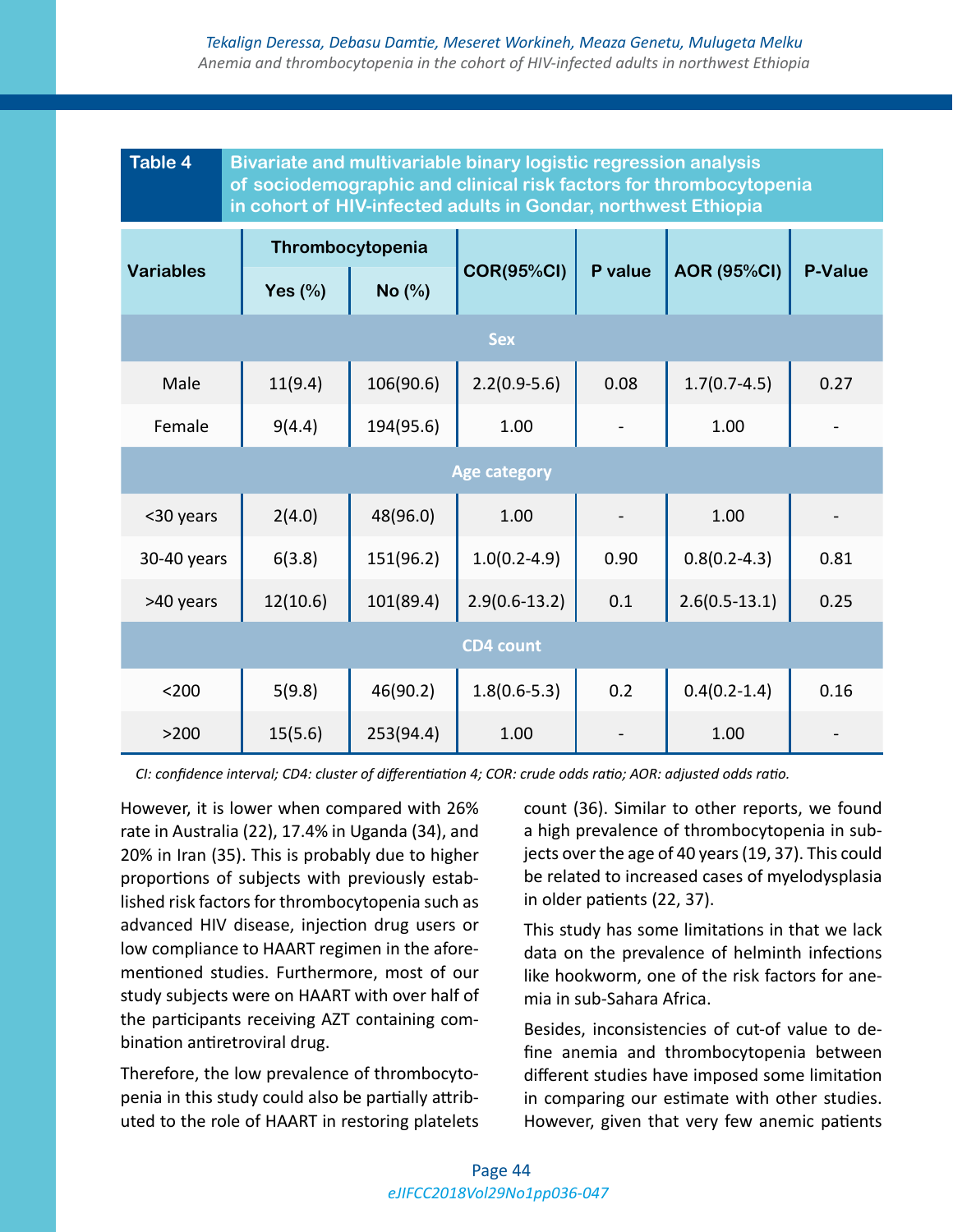(12/80) were from a rural area (i.e., high-risk area for helminths infection), the contribution of this parameter to anemia could be minimal. In addition, our study lacks data on economic status and lifestyle of the study participants which might affect their hematologic profiles.

# **CONCLUSION**

In conclusion, we found an overall high burden of anemia in the cohort of HIV-infected adults in northwest Ethiopia. HAART naïve subjects and those with CD4 counts less than 200 cells/ µl were found to be at higher risk for developing anemia. Therefore, routine monitoring of at risk groups for anemia and early initiation of HAART could be beneficial to reduce the burden of these hematological abnormalities.

## \*\*\*\*\*

## *Abbreviations*

*AOR: Adjusted odds ratio CD4: Cluster of differentiation 4 CI: Confidence interval COR: Crude odds ratio HAART: Highly active antiretroviral therapy HIV: Human Immunodeficiency Virus MCH: mean cell hemoglobin MCV: mean cell volume WHO: World Health Organization*

## \*\*\*\*\*

## *Acknowledgments*

The authors are very grateful to Tadlo Wondmagegn, Asnakew Belete, Eyoel Kassa and Mulualem Lemma, and all counselling nurses at ART clinic of the University of Gondar Hospital for their unreserved support during data collection.

# *Authors' Contributions*

Conceived and designed the experiments: TD, DD; performed the experiments: TD, DD, MW, MG, MM; Analyzed the data: TD, DD, MM; interpreted results: TD, DD, MW, MG, MM. All authors contributed to the writing and editing of the manuscript and approved the final version.

# *Availability of data and materials*

The datasets analyzed during the current study are available from the corresponding author on reasonable request.

# *Funding*

No specific funding was received for this work.

# *Competing interests*

The authors have declared that no competing interests exist.

# **REFERENCES**

1. Greene WC. The molecular biology of human immunodeficiency virus type 1 infection. N Engl J Med. 1991; 324(5):308-17.

2. UNAIDS. Joint United Nations Programme on HIV/ AIDS: The Gap Report; 2014. Accessed at: [http://files.](http://files.unaids.org/en/media/unaids/contentassets/documents/unaidspublication/2014/UNAIDS_Gap_report_en.pdf) [unaids.org/en/media/unaids/contentassets/documents/](http://files.unaids.org/en/media/unaids/contentassets/documents/unaidspublication/2014/UNAIDS_Gap_report_en.pdf) unaidspublication/2014/UNAIDS Gap\_report\_en.pdf; Accessed on 8 March, 2018

3. Maartens G, Celum C, Lewin SR. HIV infection: epidemiology, pathogenesis, treatment, and prevention. Lancet. 2014; 384(9939):258-71.

4. Mir N, Costello C, Luckit J, Lindley R. HIV-disease and bone marrow changes: A study of 60 cases. Eur J Haematol. 1989; 42(4):339-43.

5. Ifudu O. Maximizing response to erythropoietin in treating HIV-associated anemia. Cleve Clin J Med. 2001; 68(7):643-8.

6. Groopman JE. Management of hematologic complications of human immunodeficiency virus infection. Rev Infect Dis. 1990; 12(5):931-7.

7. Semba RD, Gray GE. Pathogenesis of anemia during human immunodeficiency virus infection. J Investig Med. 2001;49(3):225–239.

8. Miller MF, Humphrey JH, Iliff PJ, Malaba LC, Mbuya NV, Stoltzfus RJ et al. Neonatal erythropoiesis and subsequent anemia in HIV-positive and HIV-negative Zimbabwean babies during the first year of life: a longitudinal study. BMC Infect Dis. 2006; 6:1.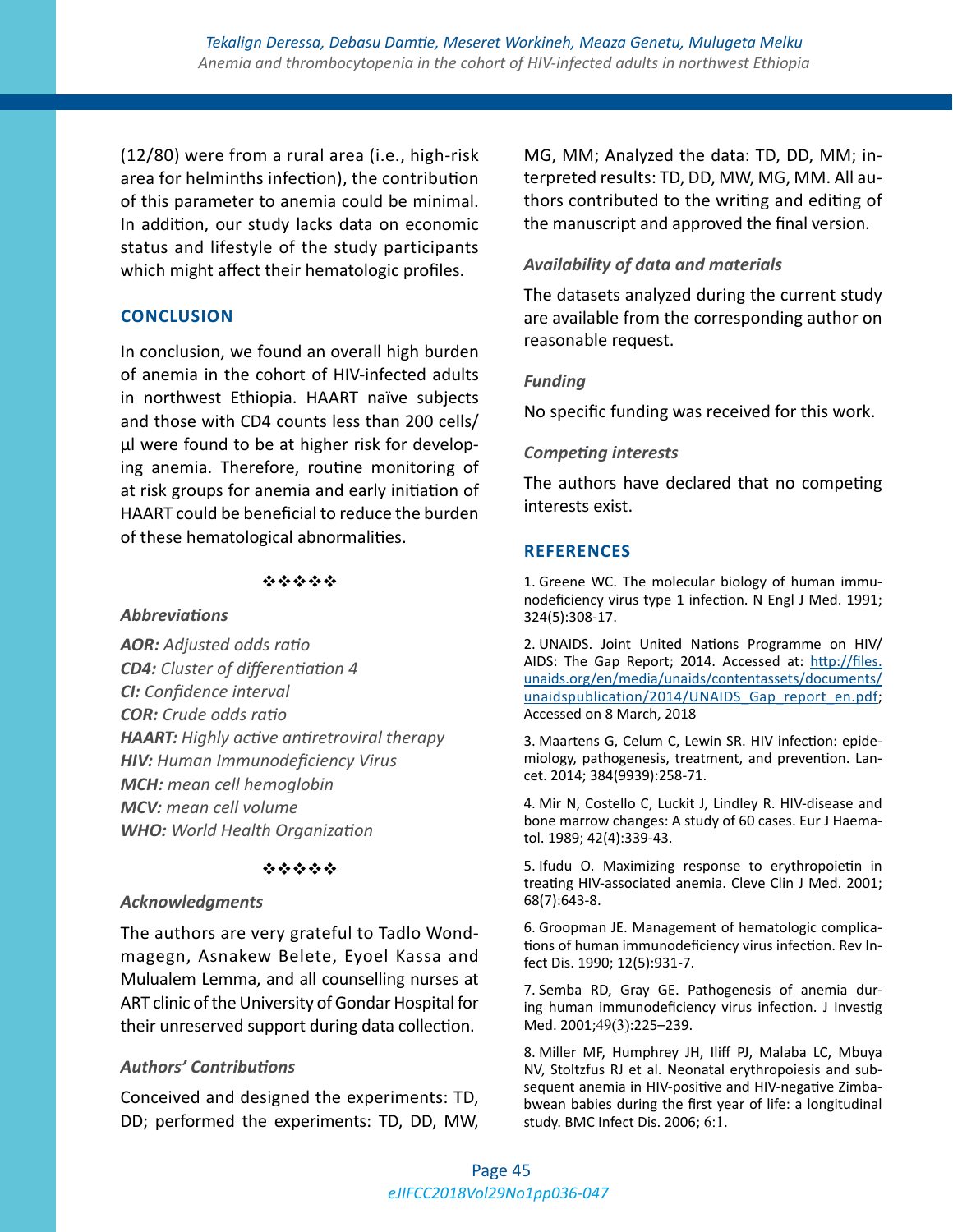9. Richman DD, Fischl MA, Grieco MH, Gottleib MS, Volderding PA, Laskin OL, et al. The toxicity of azidothymidine (AZT) in the treatment of patients with AIDS and AIDS-related complex. A double-blinded, placebo-controlled trial. N Engl J Med 1987; 317(4):192-7.

10. Kosalaraksa P, Bunupuradah T, Vonthanak S, Wiangnon S, Hansudewechakul R, Vibol U, et al. Prevalence of anemia and underlying iron status in naive antiretroviral therapy HIV-infected children with moderate immune suppression. AIDS Res Hum Retroviruses. 2012; 28(12):1679-86.

11. Tsiakalos A, Routsias JG, Kordossis T, Moutsopoulos HM, Tzioufas AG, Sipsas NV. Fine epitope specificity of antierythropoietin antibodies reveals molecular mimicry with HIV-1 p17 protein: a pathogenetic mechanism for HIV-1-related anemia. J Infect Dis. 2011; 204(6):902-11.

12. Semba RD, Martin BK, Kempen JH, Thorne JE, Wu AW, Ocular Complications of AIDS Research Group. The impact of anemia on energy and physical functioning in individuals with AIDS. Arch Intern Med. 2005; 165(19):2229-36.

13. Smith RE Jr. The clinical and economic Burden of Anemia. Am J Manag Care. 2010; 16(Suppl):S59-66.

14. Mocroft A, Kirk O, Barton SE, Dietrich M, Proenca R, Colebunders R, et al. Anaemia is an independent predictive marker for clinical prognosis in HIV-infected patients from across Europe. EuroSIDA study group. AIDS. 1999; 13(8):943-50.

15. Sullivan PS, Hanson DL, Chu SY, Jones JL, Ward JW. Epidemiology of Anemia in Human Immunodeficiency Virus (HIV)-Infected Persons: Results From the Multistate Adult and Adolescent Spectrum of HIV Disease Surveillance Project. Blood 1998; 91(1):301-8.

16. Abrams DI, Steinhart C, Frascino R. Epoetin alfa therapy for anaemia in HIV-infected patients: impact on quality of life. Int J STD AIDS. 2000; 11(10):659-65.

17. Sloand EM, Klein HG, Banks SM, Vareldzis B, Merritt S, Pierce P. Epidemiology of thrombocytopenia in HIV infection. Eur J Haematol. 1992; 48(3):168-72.

18. Firnhaber C, Smeaton L, Saukila N, Flanigan T, Gangakhedkar R,Kumwenda J, et al. Comparisons of anemia, thrombocytopenia, and neutropenia at initiation of HIV antiretroviral therapy in Africa, Asia, and the Americas. Int J Infect Dis. 2010; 14(12):e1088-92.

19. Enawgaw B, Alem M, Addis Z, Melku M. Determination of hematological and immunological parameters among HIV positive patients taking highly active antiretroviral treatment and treatment naïve in the antiretroviral therapy clinic of Gondar University Hospital, Gondar, Northwest Ethiopia: a comparative cross-sectional study. BMC Hematol. 2014 14:8.

20. Li Z, Nardi MA, Karpatkin S. Role of molecular mimicry to HIV-1 peptides in HIV-1-related immunologic thrombocytopenia. Blood. 2005; 106(2): 572-6.

21. Alexaki A, Wigdahl B. HIV-1 infection of bone marrow hematopoietic progenitor cells and their role in trafficking and viral dissemination. PLoS Pathog. 2008; 4(12):e1000215.

22. Nicolle M, Levy S, Amrhein E, Schmitt MP, Partisani M, Rey D, et al. Normal platelet numbers correlate with plasma viral load and CD4+ cell counts in HIV-1 infection. Eur J Haematol. 1998; 61(3):216-17.

23.  Ambler KL, Vickars LM, Leger CS, Foltz LM, Montaner JS, Harris M, et al. Clinical features, treatment, and outcome of HIV-associated immune thrombocytopenia in the HAART era. Adv Hematol 2012; 2012:910954.

24. Servais J, Nkoghe D, Schmit JC, Arendt V, Robert I, Staub T, et al. HIV-associated hematologic disorders are correlated with plasma viral load and improve under highly active antiretroviral therapy. J Acquir Immune Defic Syndr. 2001; 28(3):221-5.

25. Vannappagari V, Nkhoma ET, Atashili J, St. Laurent S, Zhao H. Prevalence, severity, and duration of thrombocytopenia among HIV patients in the era of highly active antiretroviral therapy. Platelets. 2011; 22(8):611-8.

26. WHO: Haemoglobin concentration for diagnosis of anemia and assessment of severity. Vitamin and Mineral Nutrition Information System. Geneva, World Health Organization, 2011 (WHO / NMH / NHD / MNM / 11.1) ([http://www.who.int/vmnis/indicators/haemoglobin.](http://www.who.int/vmnis/indicators/haemoglobin.pdf) [pdf](http://www.who.int/vmnis/indicators/haemoglobin.pdf), accessed [26.05.2017]).

27. Melese H, Wassie MM, Woldie H, Tadesse A, Mesfin N. Anemia among adult HIV patients in Ethiopia: a hospital-based cross-sectional study. HIV/AIDS(Auckl). 2017;9: 25-30.

28. Gedefaw L, Yemane T, Sahlemariam Z, Yilma D. Anemia and Risk Factors in HAART Naıve and HAART Experienced HIV Positive Persons in South West Ethiopia: A Comparative Study. PLoS ONE. 2013; 8(8): e72202.

29. Zhou J, Jaquet A, Bissagnene E, Musick B, Wools-Kaloustian K, Maxwell N, et al. Short-term risk of anaemia following initiation of combination antiretroviral treatment in HIV-infected patients in countries in sub-Saharan Africa, Asia-Pacific, and central and South America. J Int AIDS Soc. 2012; 15(1):5.

30. Dikshit B, Wanchu A, Sachdeva RK, Sharma A, Das R. Profile of hematological abnormalities of Indian HIV infected individuals. BMC Blood Disord. 2009; 9:5.

31. Omoregie R, Omokaro EU, Palmer O, Ogefere HO, Egbeobauwaye A, Adegue JE, et al. Prevalence of anemia among HIV-infected patients in Benin City, Nigeria. Tanzan J Health Res. 2009; 11(1): 1-4.